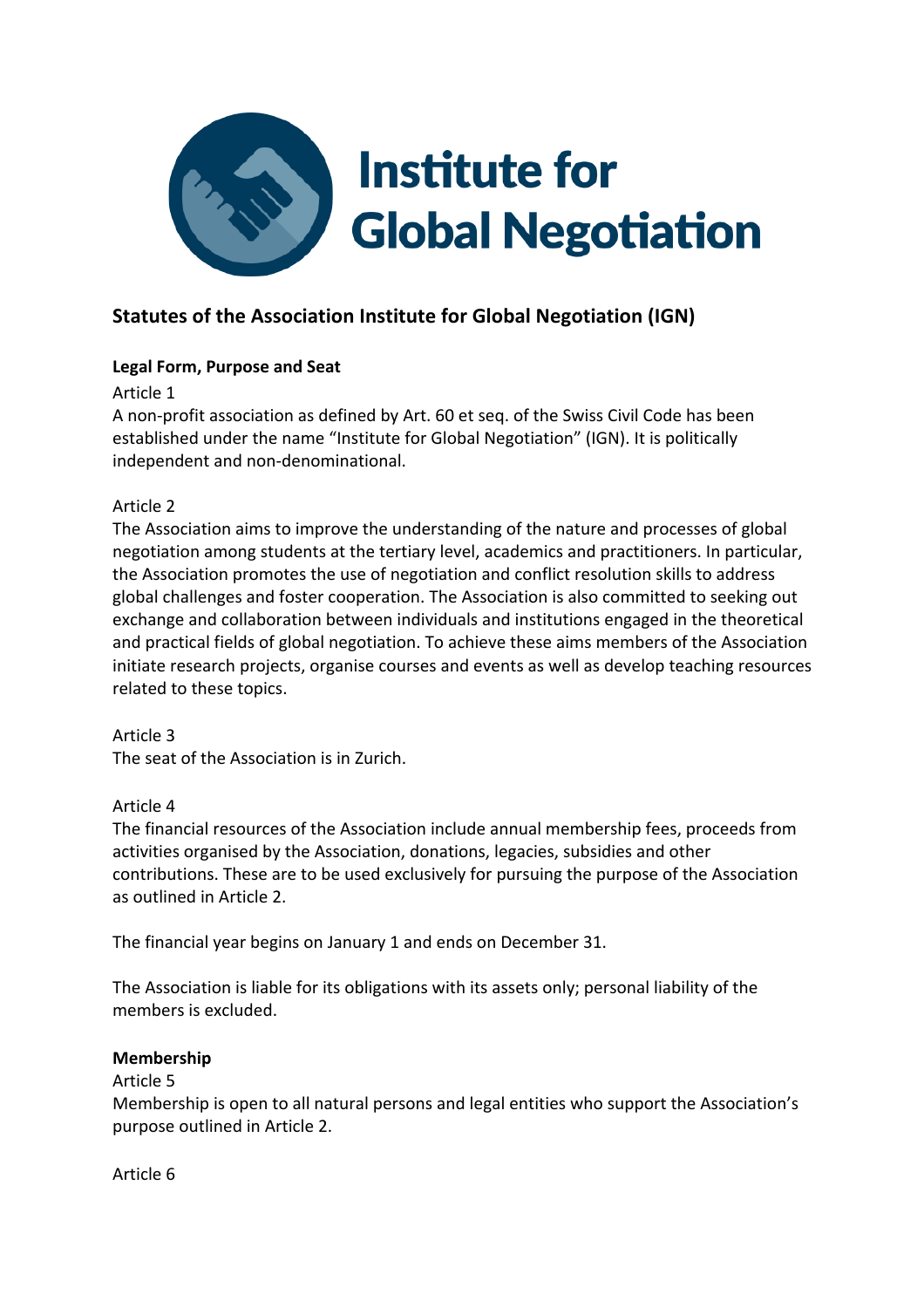The Association is comprised of:

- individual members
- group members

## Article 7

Applications for membership shall be addressed to the Board, which decides upon admission and informs the General Assembly of Members regarding its decision.

## Article 8

Membership ceases upon

• withdrawal The membership fee for the current year, however, must be paid.

• exclusion, if there is "just cause". The Board is responsible for deciding on the exclusion of members. The concerned member can lodge an appeal against the decision to the General Assembly of Members. If membership fees are not paid repeatedly for two years, this leads to exclusion from the association.

## **Organisation**

Article 9

The governing bodies of the Association shall consist of:

- the General Assembly of Members
- the Board
- the Auditor

## **General Assembly of Members**

## Article 10

The General Assembly of Members is the Association's supreme governing body and especially has the following rights and powers:

- Approval of the annual report on the activities of the Association and the annual report of the treasurer
- Determination of the annual membership fees;
- Acknowledgement of the budget
- Dismissal of Board members
- Election of the Board members and the Auditors
- Determination of the future direction of the Association's activities
- Amendment of the statutes
- Decision on the appeal against exclusion
- Dissolution of the Association

## Article 11

Members shall be invited to the annual General Assembly at least 20 days in advance. The Board must send out the invitations in writing and include the items on the agenda. Invitations by e-mail are possible.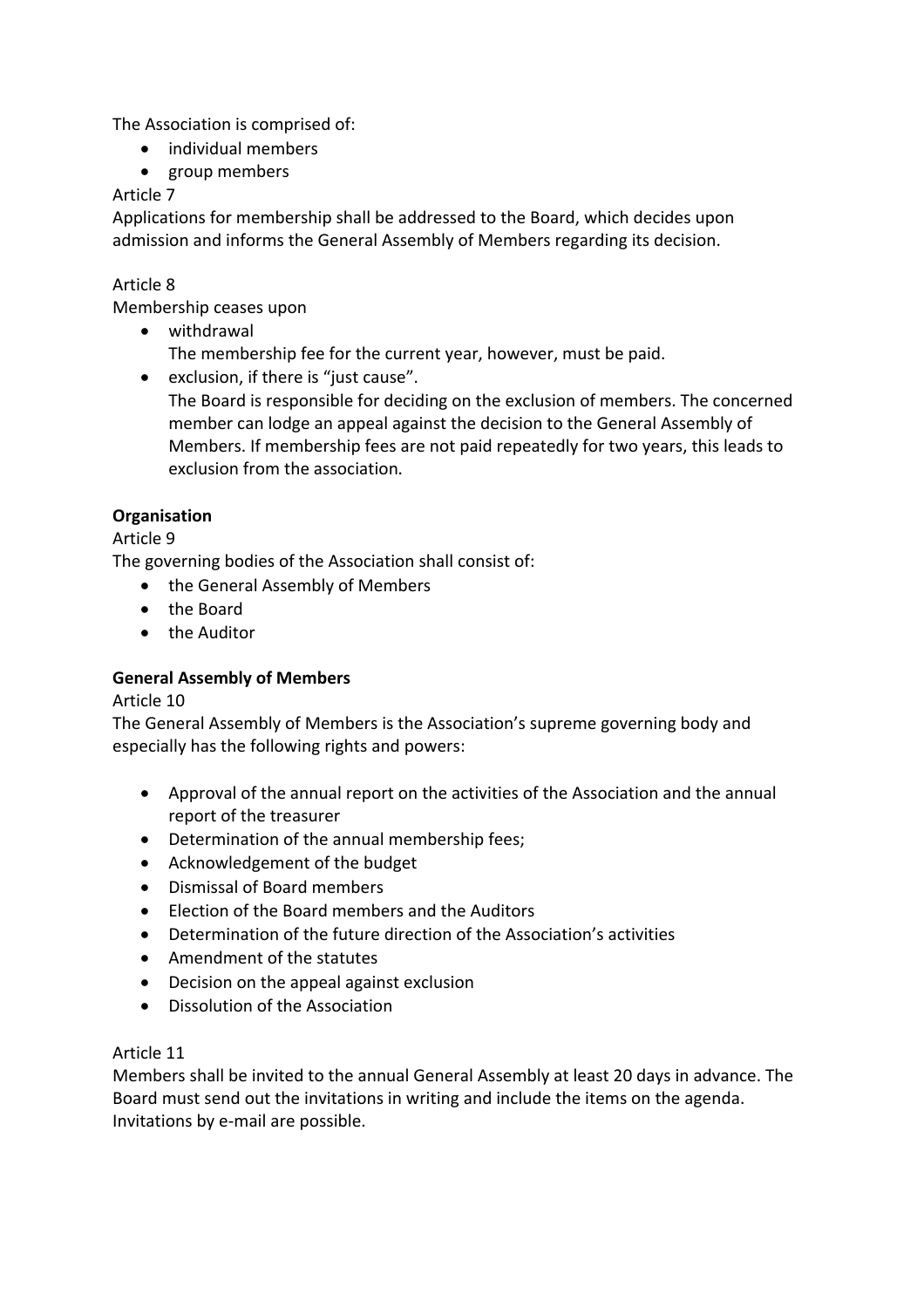Motions by members for the agenda of the meeting must be submitted in writing to the Board at least 10 days in advance.

#### Article 12

The General Assembly of Members is presided over by the President or another Board member.

The members pass resolutions with a relative majority of the votes cast. (Abstentions and invalid votes do not count.) In the case of tied votes, the chairperson casts the deciding vote. Upon request of at least five members, the vote will be done by secret ballot. Voting by proxy is possible.

#### Article 13

The Board or one-fifth of the members of the Association may request the calling of an extraordinary General Assembly of Members.

#### Article 14

Annual and extraordinary General Assembly of Members can also be held by electronic means. Articles  $10 - 12$  apply accordingly.

#### **The Board**

#### Article 15

The Board is responsible for the implementation and execution of the resolutions of the General Assembly of Members. It manages the Association and takes all necessary measures to achieve the purpose of the association. The Board decides on all questions, which are not expressly reserved for the General Assembly of Members.

#### Article 16

The Board consists of at least three members and no more than seven members, who are elected for two-year terms. Re-election is possible. Calls for candidates to the Board shall be circulated to members with the draft agenda for the general meeting when a vote is to be held.

The Board meets as often as the business of the Association requires.

## Art. 17

The duties and powers of the Board especially include the following:

- Administration of the Association's assets
- Preparation and Convocation of the annual General Assembly and extraordinary General Assembly of Members
- Preparation of the annual report, the treasurer's financial report and the budget
- Decision on the admission and exclusion of members
- Issue of regulations
- Depending upon the availability of funds, the publishing of a newsletter for its members and interested third parties